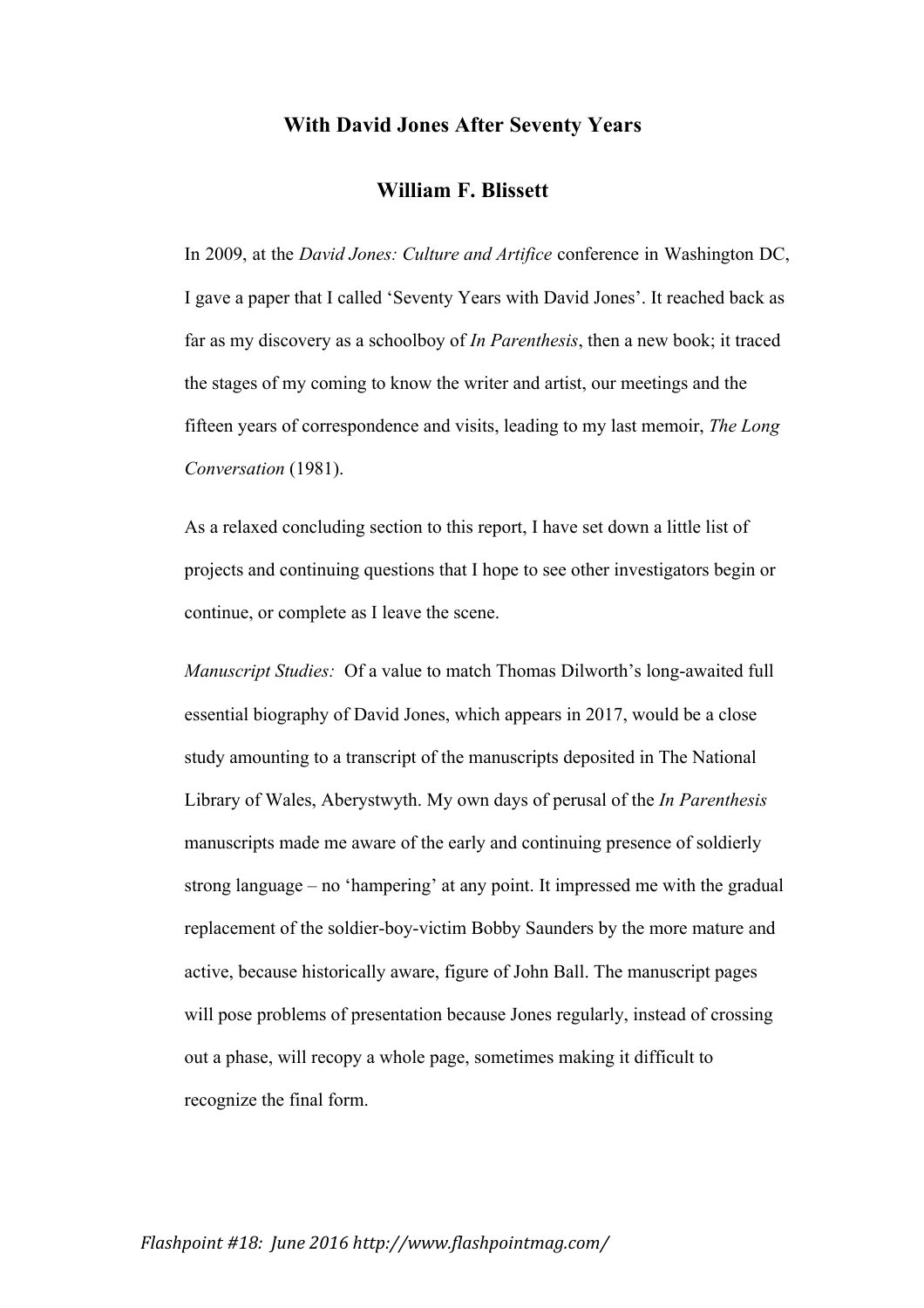*Jones's Associates and Influences:* Certain remarkable persons close to Jones the painter, writer and thinker, may have independent claims to further treatment. Christopher Dawson is already receiving it, but the names of Rene Hague, Harman Grisewood, Douglas Cleverdon, Tom Burns and Peter Orr come to mind, not to mention people in the art world as well as close and sympathetic readers among his fellow poets.

*Questions for further pursuit:* Amongst all poets, past and present, Jones is perhaps the most persistent poser of questions. The highly interrogative *The Anathemata* ends on a question mark. To join these, here are some questions that future students may be moved to consider.

- 1. The origin, nature and place in his work of the primitive. He read Frazer's *The Golden Bough* from his youth, as the volume appeared, which made him one of the best-equipped readers of *The Waste Land* in the 1920s. Some of his drawings have been likened to cave-drawings. In old age, he read and re-read Theodore Kroeber's *Ishi*, an account of the rescue of the sole survivor of a California Indian tribe, the last speaker of its language and the last to exercise its skills.
- 2. From 1930 he read and returned to T.S. Eliot's translation of St. John Perse's *Anabasis*. This appears to be the only avowed stylistic influence on his writing. Jones often proclaimed Joyce to be what a mediaeval poet would call his 'author'. However, he never read *Ulysses*, and the dominant stylistic feature of *Finnegan's Wake*, incessant word-coinage, delighted him but did not inspire imitation
- *Flashpoint #18 June 2016 http://www.flashpointmag.com/* 2 3. The quality, loyal but highly personal, of his catholic spirituality, which permitted him as a young Dominican tertiary, to side (permanently, as it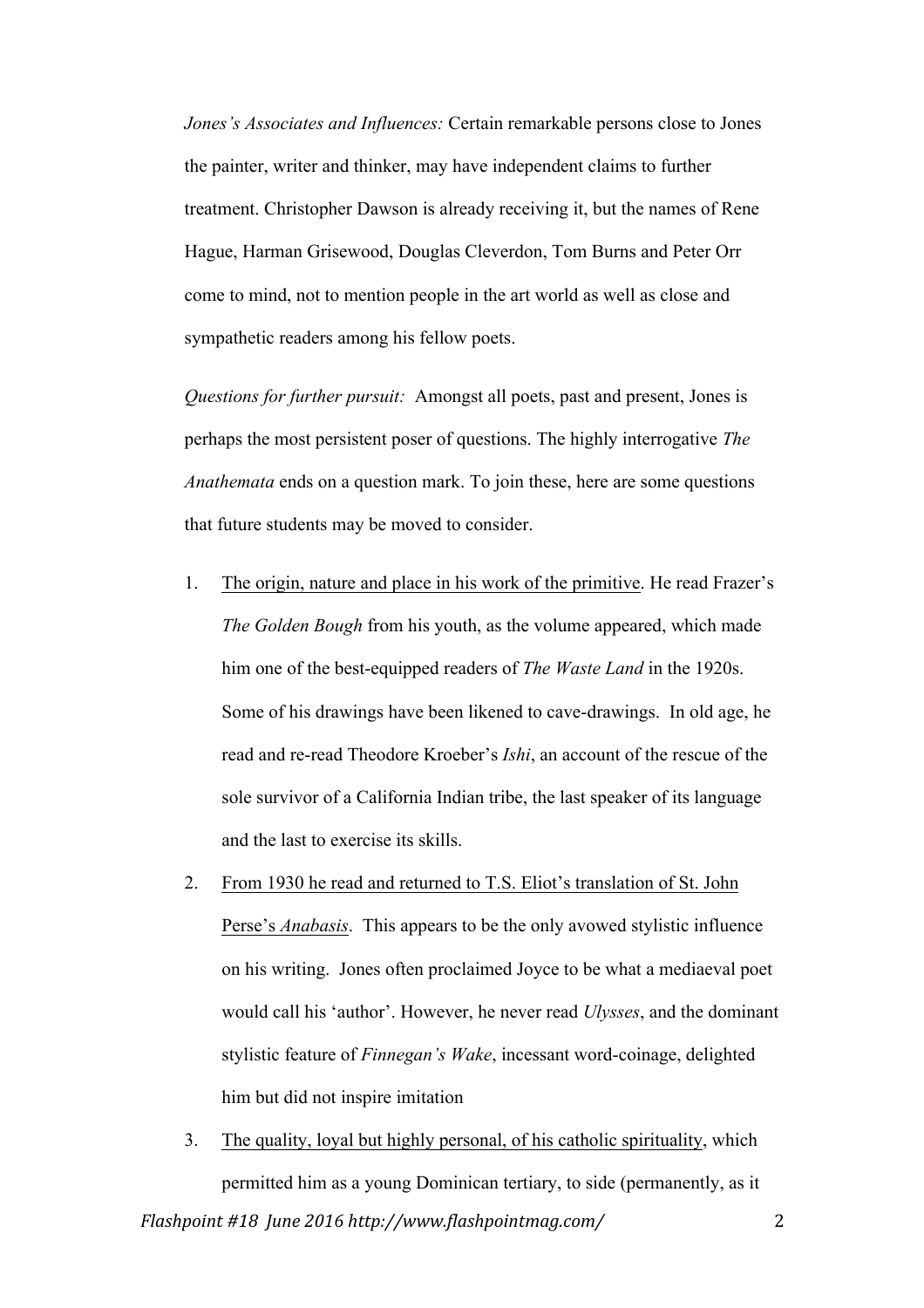turned out), with the Jesuit Maurice de la Taille on an important point of theology, against the fulminations of the Dominican Vincent McNabb, a preaching friar with a vengeance, who suspected him of retaining a 'yeast of evil' (A.V. 'leaven of malice). He later suffered severe anguish at what he termed the destruction of the liturgy at Vatican II. (The opening to other churches and other faiths he welcomed, never having been accusatory or triumphalist.) This will require a close and informed treatment of theological issue.

- 4. Jones may be conceded to have a Catholic mind. Did he have an historian's mind? The first positive answer rests on the fact that he stands out among poets for the fullness and accuracy of his annotation, much of it historical. The books in his library show a strong concentration on history and literature. The literature is mainly texts, with only a few critical works. The historical works include many detailed studies, especially in the fields of Christian Antiquity and Wales through the ages. This proves a disciplined approach to historical questions quite distinct from his undoubted interest, a consuming interest, in the exciting metahistorical speculations of Oswald Spengler and their soft answer, not dismissal, by Christopher Dawson, a friend over many years. Serious students of Jones still need to follow the lead of Kathleen Henderson Staudt and Paul Robichaud and to read that lugubrious old heathen and that learned Catholic gentleman, as we still need to be aware of Jones's pursuit of accurate historical detail.
- 5. The term 'patriotic poet' may seem a hundred years out of date to apply to David Jones in the sense it could easily be applied to Spenser, or Drayton, Tennyson or Doughty. But he was a Briton, of Welsh extraction,

*Flashpoint #18 June 2016 http://www.flashpointmag.com/* 3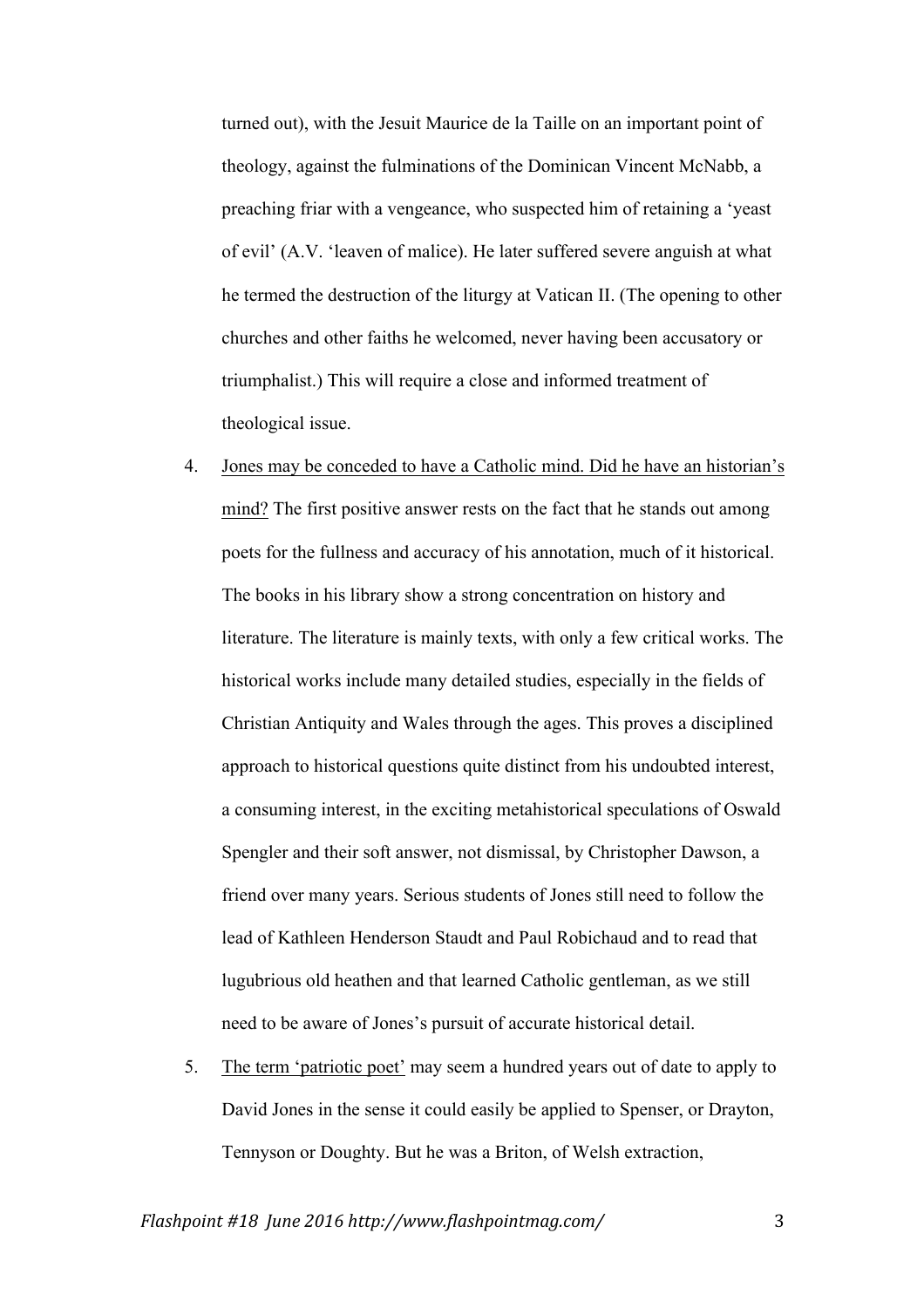celebrating yearly the anniversaries of Nelson and Llewellyn, the last indigenous Price of Wales, celebrating too in prose the Roman *viae* and in poetry the mediaeval Pool of London. The thousand–page *London Encyclopaedia* (2008), lists in its index twenty-six Joneses, not including David. A scandal!

- 6. Two incidental duties may often present themselves in any discussion of war writing in the centennial years. Erich Maria Remarque cries aloud for a revaluation at a reduced rank. *All Quiet* is an'essay-read' compared to *In Parenthesis*, but that should not be the prime determinant of judgment. Paul Fussell, in his often-useful *The Great War in Modern Memory*, has a disastrous chapter on 'The Honorable Miscarriage of *In Parenthesis*', whatever that means! It must be firmly rebutted, paragraph by paragraph
- 7. And finally, a matter of professional concern to many of us, the questionable position of David Jones in academic study and assessment. As I see it, it has been the major victim of the abrupt closing of the canon of 'High Modernism'. A whole generation of 'Modernist Specialists' in departments of English, who had faithfully, nay doggedly, grappled with the *Cantos* and *Paterson*, read every last word of Virginia Woolf and the Bloomsbury Circle, and everything that T.S. Eliot ever mentioned, from *Babu de Montparnasse* to Aurelian Townsend with his 'pleasing tinkle', and had clocked their thousand hours with *Finnegan's Wake*, felt themselves let off reading *The Anathemata*. Too late! Too late! And the next generation found themselves obliged to lavish their time on Jacques Derrida and half a dozen other literary theorists, mainly French, with little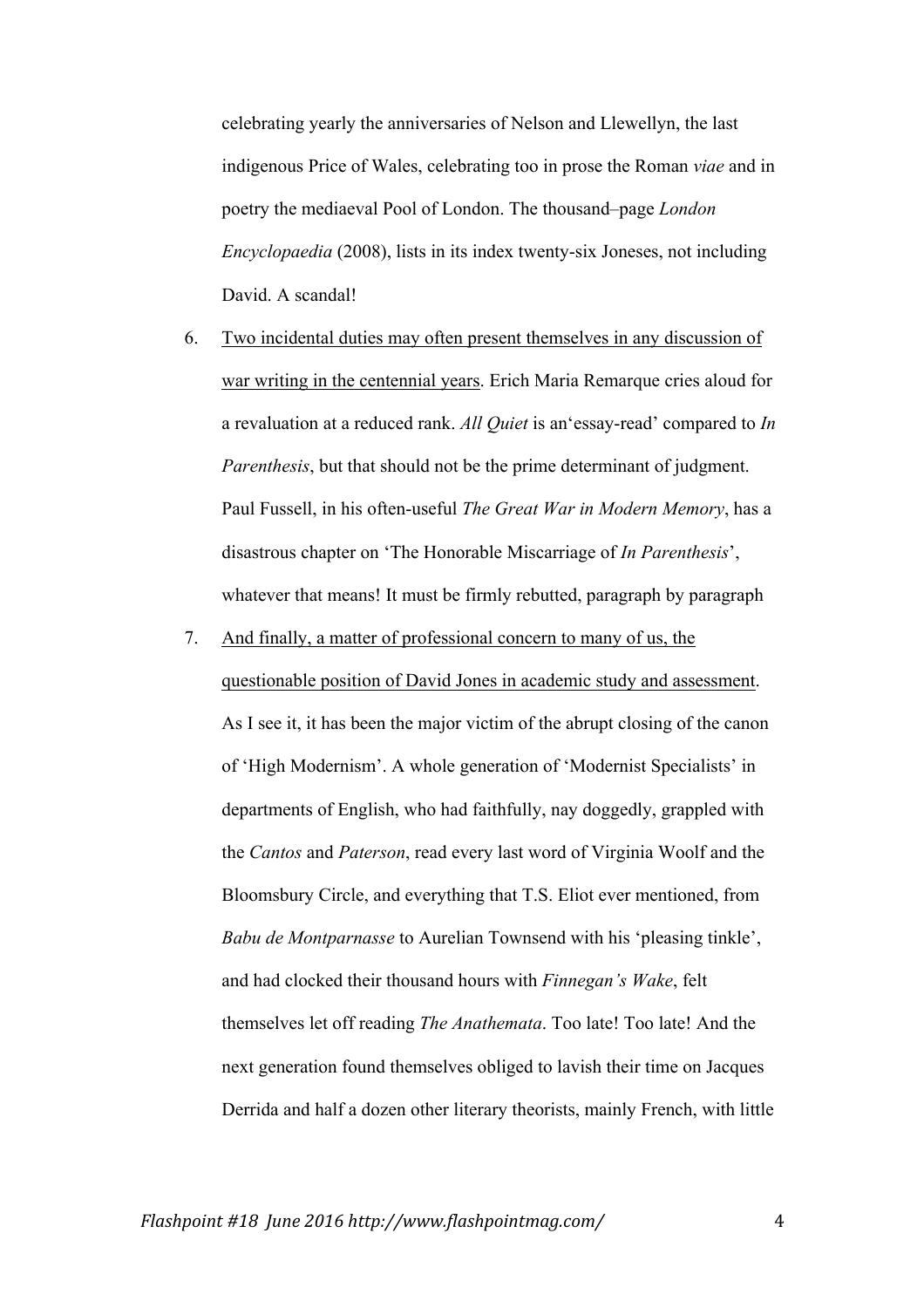time left over for any literature at all, only 'texts', all on the same level, all inviting 'deconstruction/, that parody of 'making this thing other'.

The academic conference, the secular modern answer to the pilgrimage, tends to feature canonized writers and their canons, the guardians of their shrines. The economy of travel grants and citations has encouraged large turnouts and mandated the short paper of 30 minutes, or less. This does not at all suit writers as quiet, and as deep, as Jones. No time! No time! The casualty of the dinky paper is quotation, the speaking, the delivery of literature as a made thing. The very thing we are supposed to be talking about we have no time to speak of, no time to let it speak for itself.

Courage! David Jones has always had it, over many decades, his loyal readers, some eminent, many not. He stays in print. This in spite of being ignored by major leaders of critical opinion – Northrop Frye and F.R. Leavis, by frank Kermode and Helen Gardiner, by Randall Jarrell and Harold Bloom, who had other, quite valuable, things to do. The annual T,S, Eliot Conference, at his birthplace, St Louis, always allows a substantial time at the end for volunteers to come forward and simply recite Eliot poems of their choice. At several Jones events we have been privileged to hear Ton Durham recite 'The Tribune's Visitation' and other poems, including extracts from *In Parenthesis* and *The Anathemata*, at once obeying and justifying the poet's insistence on the spoken quality of his writings, which are 'things' with a 'feel'.

### **William Blissett,**

### **President Emeritus of the David Jones Society**

*Flashpoint #18 June 2016 http://www.flashpointmag.com/* 5